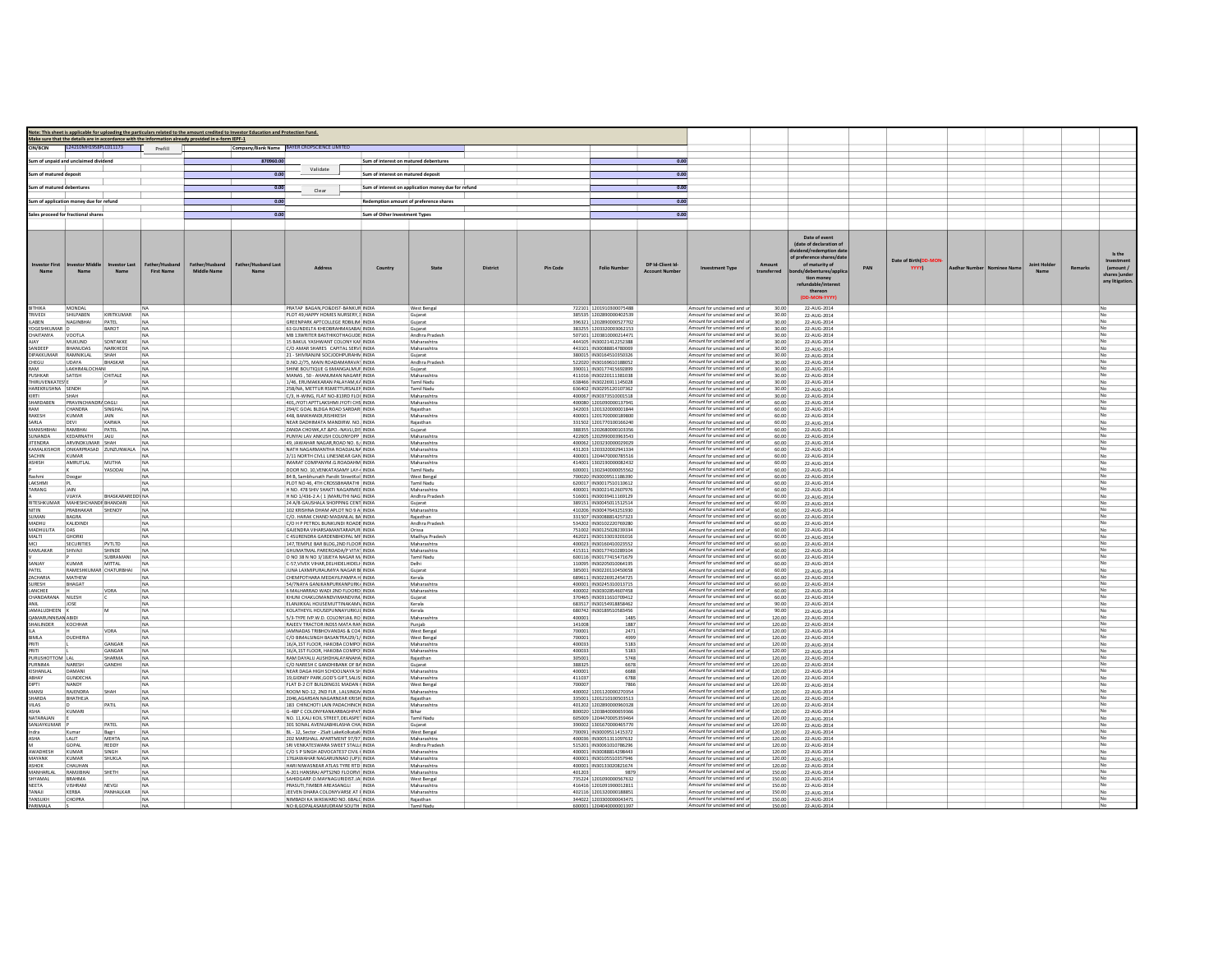|                                  | KUMA                    | <b>GHOSI</b>      |           | VILL FORFORIPOST BHURIPS JAMUI INDIA                                   | <b>West Benga</b>        | 713101 120447000318679            | Amount for unclaimed and un<br>150.00                      | 22-AUG-2014                |  |  |                |
|----------------------------------|-------------------------|-------------------|-----------|------------------------------------------------------------------------|--------------------------|-----------------------------------|------------------------------------------------------------|----------------------------|--|--|----------------|
| PRASANTA<br>CONKODI              | SENTHIL                 | KUMAR             |           | PLOT 47SELVARAJ NAGAR EXTN 2U INDIA                                    | Tamil Nadu               | 603202 IN30131320931322           | Amount for unclaimed and ur<br>150.00                      | 22-AUG-2014                |  |  |                |
|                                  | SRINIVAAS               |                   | NA<br>NA  |                                                                        |                          |                                   | Amount for unclaimed and ur                                |                            |  |  | No             |
|                                  |                         |                   |           | VIJAYPURISOUTH LALLAGUDASEET INDIA                                     | Andhra Prades            | 500017 IN30154918871849           | 150.00                                                     | 22-AUG-2014                |  |  |                |
| EBASHISH                         | <b>CHATTOPADHYAYA</b>   |                   |           | FLAT NO 4147 MADHYAPARA ROYN INDIA                                     | West Bengal              | 700070 IN30223610165215           | Amount for unclaimed and un<br>150.00                      | 22-AUG-2014                |  |  | N <sub>o</sub> |
|                                  |                         | KVARGHESE         | NA        | THONDATHARA KIZHAKEDATHUVEI INDIA                                      | Kerala                   | 689509 IN30290247219619           | Amount for unclaimed and ur<br>150.00                      | 22-AUG-2014                |  |  | No             |
| <b>COTIBEN</b>                   | <b>JAMANBHAI</b>        | SOJITRA           |           | RADHE KRISHNAOPP KHODIYAR M/ INDIA                                     | Gujarat                  | 361006 IN30311610104607           | Amount for unclaimed and ur<br>150.00                      | 22-AUG-2014                |  |  |                |
| <b>RUTZAY</b>                    | <b>DIWANI</b>           |                   | <b>NA</b> | 4-6-54 PAN RAZARGROUND FLOOR INDIA                                     | Andhra Pradesh           | 500003<br>329                     | Amount for unclaimed and ur<br>180.00                      | 22-AUG-2014                |  |  |                |
| AJUUMA                           | BAFNA                   |                   | <b>NA</b> | PLOT NO 83 VTH CROSS STREETM HINDIA                                    | Tamil Nadu               | 600039<br>1737                    | Amount for unclaimed and ur<br>180.00                      | 22-AUG-2014                |  |  | No             |
| AIDEEP                           | TRIVEDI                 |                   | <b>NA</b> | 1-BIMA NAGARA1 MASS DREAMS A INDIA                                     | Madhya Pradesh           | 452001<br>2638                    | Amount for unclaimed and ur<br>180.00                      |                            |  |  | No             |
| HOOP                             | KUMAR                   |                   | <b>NA</b> | S KATGOLA LANE NIMTOU AKOLKA INDIA                                     |                          | 700006<br>5367                    | Amount for unclaimed and ur<br>180.00                      | 22-AUG-2014<br>22-AUG-2014 |  |  | No             |
|                                  |                         | GHOSE             |           |                                                                        | West Bengal              |                                   |                                                            |                            |  |  |                |
| <b>HANDER</b>                    | <b>MOHAN</b>            |                   | NA        | WARD NO. 19 DABLI VAS MOLVI. D. INDIA                                  | Raiasthan                | 335801 1201210100504690           | Amount for unclaimed and ur<br>180.00                      | 22-AUG-2014                |  |  |                |
|                                  | ARUN                    |                   | <b>NA</b> | PLOT NO 13 STEPHENSON LANENE, INDIA                                    | Tamil Nadu               | 600039 120298000025579            | Amount for unclaimed and ur<br>180.00                      | 22-AUG-2014                |  |  | No             |
| ARMINDER                         | <b>SINGH</b>            | <b>GUMBHIR</b>    | <b>NA</b> | AMAR - NARENDRAB-1/43 . SECTOI INDIA                                   | Maharashtra              | 400001 120327000005915:           | Amount for unclaimed and ur<br>180.00                      | 22-AUG-2014                |  |  |                |
| ABHAY                            | KEWADKAP                |                   |           | APT 303 AUTUM BLK.3 FLRMAANG INDIA                                     | Karnataka                | 560046 120647000000043            | Amount for unclaimed and ur<br>180.00                      | 22-AUG-2014                |  |  |                |
| <b>ANISHA</b>                    | SHARMA                  |                   |           | 203 4TH LANE RAMESHWARNAGAF INDIA                                      |                          | 110033 1304140000142251           | Amount for unclaimed and ur<br>180.00                      | 22-AUG-2014                |  |  |                |
| AARTI                            | <b>MANDLOI</b>          |                   | <b>NA</b> | 100CHANDRA NIWASBAWADI BUS: INDIA                                      | Madhya Pradesh           | 451001 IN30023913651661           | Amount for unclaimed and ur<br>180.00                      | 22-AUG-2014                |  |  |                |
| ARUN                             | <b>KUMAR</b>            |                   |           | ROAD NO-3 HOUSE-NO-76KAGAL I INDIA                                     | Bihar                    | 831001 IN30039416756460           | Amount for unclaimed and ur<br>180.00                      |                            |  |  |                |
|                                  |                         |                   |           |                                                                        |                          |                                   |                                                            | 22-AUG-2014                |  |  |                |
| RASHMI                           |                         | SUNDARKAR         | NA        | SAVITRI SADAN WORKING WOMEN INDIA                                      | Maharashtra              | 400049 IN30047642534324           | Amount for unclaimed and ur<br>180.00                      | 22-AUG-2014                |  |  |                |
| HAKTI                            | PRABHAKAR               | PENDHARKAR        | NA        | NILKANTH PRERANA BLDG NO 3 B ( INDIA                                   | Maharashtra              | 421202 IN30177412860106           | Amount for unclaimed and ur<br>180.00                      | 22-AUG-2014                |  |  |                |
| NANDU                            | HARISH                  | <b>CP</b>         |           | 3053 BLOCK NO 14. JEEVAN B IMA INDIA                                   | Tamil Nadu               | 600101 IN30226912054462           | Amount for unclaimed and ur<br>180.00                      | 22-AUG-2014                |  |  |                |
| <b>AYASHREE</b>                  | <b>ASHOK</b>            | SHAH              |           | C/O R K KOTHADIYA1936 JOSHI GA INDIA                                   | Karnataka                | 591237 1203000000600528           | Amount for unclaimed and ur<br>210.00                      | 22-AUG-2014                |  |  |                |
|                                  | BHUPENDRABHA CHANDULAI  |                   | NA        | A-1, SHANTI DAYAL APARTMENTNE INDIA                                    | Gujarat                  | 380052 IN3023321005104            | Amount for unclaimed and ur<br>210.0                       | 22-AUG-2014                |  |  | No             |
| SANGADHAR                        | VITTHALRAD              | WAGH              |           | DARGA ROAD SHAHANOORWADIR- INDIA                                       | Maharashtra              | 431005 IN30311610825777           | Amount for unclaimed and u<br>210.00                       | 22-AUG-2014                |  |  | <b>NP</b>      |
| ETINDER                          | <b>KUMAR</b>            | NATH              |           | HOUSE NO 839SECTOR 16-D 1ST FL INDIA                                   | Chandigart               | 160015<br>235                     | Amount for unclaimed and ur<br>240.00                      | 22-AUG-2014                |  |  | No             |
|                                  |                         |                   |           |                                                                        |                          |                                   | Amount for unclaimed and ur                                |                            |  |  |                |
| <b>MAL</b>                       | <b>MARWAD</b>           |                   | NA        | GUJ SHEEP & WOOL DEVE CORPNS INDIA                                     | Gujarat                  | 380006<br>1037                    | 240.00                                                     | 22-AUG-2014                |  |  |                |
| NAVINCHANDRA KURERDAS            |                         | TANNA             | NA        | ADARSH POLE NEHRU ROADAT & P INDIA                                     | Gujarat                  | 384240<br>1042                    | Amount for unclaimed and ur<br>240.00                      | 22-AUG-2014                |  |  | <b>No</b>      |
| ARVEEN                           | KUMAR                   | MEHRA             | NA        | 52-GCONNAUGHT CIRCUSNEW DEI INDIA                                      |                          | 110001<br>2503                    | Amount for unclaimed and un<br>240.00                      | 22-AUG-2014                |  |  | No.            |
|                                  | ARASHRAMA VAIDYANATHAN  |                   | NA        | 23/2 WESTERN APARTMENTSVII AV INDIA                                    | Tamil Nadu               | 600101<br>2849                    | Amount for unclaimed and ur<br>240.00                      | 22-AUG-2014                |  |  | No             |
| <b>IAVERLAL</b>                  |                         | <b>MISTR</b>      | NA        | MAHAVIR APARTMENTSGROUND F INDIA                                       | Maharashtra              | 400007<br>5321                    | Amount for unclaimed and ur<br>240.00                      | 22-AUG-2014                |  |  |                |
| <b>UILDEEP</b>                   | SINGH                   | SOHAL             | <b>NA</b> | SUPERINTENDING ENGRIIND CIRCL INDIA                                    | Maharashtra              | 400001<br>5893                    | Amount for unclaimed and ur<br>240.00                      | 22-AUG-2014                |  |  | No             |
| <b>ANTA</b>                      |                         | SANCHET           | NA        | 42/43 GANESH PETHPOONAMAHAI INDIA                                      | Maharashtra              | 411002<br>6015                    | Amount for unclaimed and ur<br>240.00                      | 22-AUG-2014                |  |  | No             |
| ANJEEV                           | KUMAR                   | DHAWAN            | <b>NA</b> | C4D / 22 BJANAKPURINEW DELHINI INDIA                                   | Delhi                    | 110058<br>6482                    | Amount for unclaimed and ur<br>240.00                      |                            |  |  | No             |
|                                  |                         |                   |           |                                                                        |                          |                                   |                                                            | 22-AUG-2014                |  |  | No             |
| <b>ATNAKANT</b>                  |                         | PATIL             | <b>NA</b> | LAXMI NARAYAN HOUSEVEER SAW INDIA                                      | Maharashtra              | 400025<br>6588                    | Amount for unclaimed and ur<br>240.00                      | 22-AUG-2014                |  |  |                |
| AMLESH                           | PURI                    |                   | <b>NA</b> | 473-I, BHAI RANDHIR SINGH NAGAI INDIA                                  | Puniab                   | 141001<br>6651                    | Amount for unclaimed and ur<br>240.00                      | 22-AUG-2014                |  |  |                |
| <b>ULTAN</b>                     | THARIANI                |                   | <b>NA</b> | C/O S POKHARNA & ASSOCIATESN( INDIA                                    | Karnataka                | 560053<br>6763                    | Amount for unclaimed and ur<br>240.00                      | 22-AUG-2014                |  |  | No             |
| RANATH                           | <b>DESHMANE</b>         |                   | <b>NA</b> | FLAT NO 12SHIREESH CO-OP SOCIE INDIA                                   | Maharashtra              | 400016<br>9825                    | Amount for unclaimed and ur<br>240.00                      | 22-AUG-2014                |  |  |                |
| DINESHBHAI                       |                         | PATEL             | <b>NA</b> | A-46, JAY RANCHHOD SOC.VASANA INDIA                                    | Gujarat                  | 390021 1301670000597318           | Amount for unclaimed and ur<br>240.00                      | 22-AUG-2014                |  |  |                |
|                                  |                         | Sharma            | <b>NA</b> | C 2/113 (Third Floor)Ashok ViharPh INDIA                               |                          | 110052 IN30009510128071           | Amount for unclaimed and ur<br>240.00                      | 22-AUG-2014                |  |  |                |
| RAJEE                            | M                       |                   | NA        | 31/33, SINGARAJA KOTTAI BIG STRI INDIA                                 | Tamil Nadu               | 600001 IN30017510310977           | Amount for unclaimed and ur<br>240.00                      | 22-AUG-2014                |  |  |                |
| VENKATA                          | DR                      | SHARMAT           | <b>NA</b> | LALITHA SUDHA AOPESTICIDE TEST INDIA                                   | Andhra Prades            | 534101 IN30044110863292           | Amount for unclaimed and ur<br>240.00                      | 22-AUG-2014                |  |  |                |
|                                  |                         |                   |           |                                                                        |                          |                                   |                                                            |                            |  |  |                |
| AMDEV                            | RATHI                   |                   |           | 15/7/521BEGUM BAZARHYDERABA INDIA                                      | Andhra Pradesh           | 500012 IN30115113390387           | Amount for unclaimed and ur<br>240.00                      | 22-AUG-2014                |  |  |                |
| <b>MRISH</b>                     | NATVARLA                | PRAJAPAT          | NA        | KASHTURI NAGAR, SOCIETY, PATAN, INDIA                                  | Gujarat                  | 384265 IN3022691114056            | Amount for unclaimed and ur<br>240.0                       | 22-AUG-2014                |  |  |                |
| /IMLA                            | DEVI                    | BHANDARI          | NA        | 2/F1VIGYAN NAGARKOTAKOTA INDIA                                         | Rajasthan                | 324005 120299000069281            | Amount for unclaimed and ur<br>270.00                      | 22-AUG-2014                |  |  |                |
| MANJU                            | DEVI                    | RAID              | <b>NA</b> | B - 49, VEER DURGA DASS NAGARP. INDIA                                  | Rajasthan                | 306401 120121010025090            | Amount for unclaimed and ur<br>300.00                      | 22-AUG-2014                |  |  |                |
| <b>AIMA</b>                      | ANSAR                   |                   |           | ROTAHAPOST PARSIPURDIST SANT INDIA                                     | Maharashtra              | 400001 120206000053896            | Amount for unclaimed and ur<br>300.0                       | 22-AUG-2014                |  |  | No             |
| IGNESHKUMAR AMBALAL              |                         | PATEL             | <b>NA</b> | 76.GHANSHYAMNAGAR.AT & PO.N INDIA                                      | Gujarat                  | 388355 1202680000101840           | Amount for unclaimed and u<br>300.00                       | 22-AUG-2014                |  |  | <b>N</b>       |
| DEEPA                            |                         |                   |           | GAUJAJALI BICHLIIFFNPANI HALDW INDIA                                   | Maharashtra              | 400001 120335000158710            | Amount for unclaimed and ur<br>300.00                      | 22-AUG-2014                |  |  | No             |
| INESH                            | SURYAKANT               | LADWA             | NA        | AS-604. SIDDHARTH NAGAR, KHATA INDIA                                   | Maharashtra              | 400066 120337000000797            | Amount for unclaimed and ur<br>300.00                      | 22-AUG-2014                |  |  |                |
| <b>MAHENDRA</b>                  | DEVI                    | <b>IHARAK</b>     | NA        | MOHAN JHABAKJHABAK BUILDING: INDIA                                     | Rihar                    | 854318 1203450000625810           | Amount for unclaimed and un<br>300.00                      | 22-AUG-2014                |  |  | <b>No</b>      |
| <b>NSHREE</b>                    | ATTAL                   |                   | NA        | C/O. R.B. ATTAL & SONSB-192, PRA INDIA                                 | Maharashtra              | 431005 120362000000782            | Amount for unclaimed and un<br>300.0                       | 22-AUG-2014                |  |  | No.            |
| RITAREN                          | MANGUBHAI PATEL         |                   |           | 21-SURYA KIRAN RAMNAGAR SOCI INDIA                                     |                          | 396424 120440000000716            | Amount for unclaimed and ur<br>300.00                      |                            |  |  | No             |
|                                  |                         |                   | NA        |                                                                        | Gujarat                  |                                   |                                                            | 22-AUG-2014                |  |  |                |
| HASHIKANT                        | SHANKARRAO              | BORGALL           | NA        | AT- UCHGAON, TAL- KARVEER, KOLI INDIA                                  | Maharashtra              | 416005 120447000061377            | Amount for unclaimed and ur<br>300.00                      | 22-AUG-2014                |  |  |                |
| <b>AIPA</b>                      | <b>DAXESH</b>           | MODI              | NA        | 23 CITY LIGHT RESIDANCYAKESHA INDIA                                    | Guiarat                  | 385001 1204580000024274           | Amount for unclaimed and ur<br>300.00                      | 22-AUG-2014                |  |  | No             |
| KANCHANBEN                       | <b>MEHTA</b>            |                   | NA        | SADGURU COMPLEX BLOCK NO 30- INDIA                                     | Gujarat                  | 360007 120566000004838            | Amount for unclaimed and ur<br>300.00                      | 22-AUG-2014                |  |  | No             |
| <b>HREN</b>                      | <b>DOLTARAY</b>         | NAIK              | <b>NA</b> | 403 VRUNDAVAN APPTFEEDER RO/ INDIA                                     | Guiarat                  | 396321 1304140003814142           | Amount for unclaimed and ur<br>300.00                      | 22-AUG-2014                |  |  | No             |
| <b>ATIN</b>                      | THAKORBHAI              | NAIK              | <b>NA</b> | 19 SATYAM NAGARGRID ROADKAB INDIA                                      | Gujarat                  | 396424 IN30018313329395           | Amount for unclaimed and ur<br>300.00                      | 22-AUG-2014                |  |  | No             |
| <b>UHGAM</b>                     | LATA                    | SHUKLA            | <b>NA</b> | 15/234 CIVIL LINESKANPUR UTTAR INDIA                                   | Maharashtra              | 401202 IN30021414968134           | Amount for unclaimed and ur<br>300.00                      | 22-AUG-2014                |  |  | <b>No</b>      |
| ABINDRA                          | <b>NATH</b>             | PARUI             |           | VILL- KAMALPURPO-RADHAPURDIS INDIA                                     | West Bengal              | 711301 IN30026310037747           | Amount for unclaimed and ur<br>300.00                      | 22-AUG-2014                |  |  | No             |
|                                  |                         |                   | NA        |                                                                        |                          |                                   |                                                            |                            |  |  |                |
| NAJMABANU                        | ABDULKADAR MEMON        |                   | <b>NA</b> | 39. SAHIYA COLONY.RASULABAD SI INDIA                                   | Guiarat                  | 380028 IN30034310774873           | Amount for unclaimed and ur<br>300.00                      | 22-AUG-2014                |  |  |                |
|                                  | PRAGNESH                | DESAI             | <b>NA</b> | 5. 'MAATRUCHHAYAA'SHREE DARSI INDIA                                    | Guiarat                  | 395001 IN30042510109820           | Amount for unclaimed and ur<br>300.00                      | 22-AUG-2014                |  |  | No             |
|                                  | DEEPAK                  | SANGHAV           | NA        | NILONS HOUSE N H 6NEAR GOVT P INDIA                                    | Maharashtra              | 425002 IN30047641223397           | Amount for unclaimed and ur<br>300.00                      | 22-AUG-2014                |  |  |                |
| SHOBHA                           | <b>IYER</b>             |                   |           | D 504 B 3 VELENTINE APTSOFF GEN INDIA                                  | Maharashtra              | 400097 IN30047643181154           | Amount for unclaimed and ur<br>300.00                      | 22-AUG-2014                |  |  |                |
|                                  | PRAKASH                 | BAGHEL            | NA        | HIG 8 HUDCOBHILAI DURGBHILAICI INDIA                                   | Madhya Pradesh           | 490001 IN30051313318329           | Amount for unclaimed and u<br>300.00                       | 22-AUG-2014                |  |  |                |
| <b>AMUNA</b>                     | PRASAD                  | SETH              | NA        | UNION BANK OF INDIARATHYATRA INDIA                                     | Maharashtra              |                                   |                                                            |                            |  |  |                |
| <b>IYAM</b>                      | SUNDAR                  | DHANUKA           | NA        | 242/1B, ACHARYA PRAFULLA CH RC INDIA                                   |                          |                                   |                                                            |                            |  |  |                |
| <b>KROY</b>                      |                         |                   |           |                                                                        |                          | 400001 IN30055610245107           | Amount for unclaimed and ur<br>300.00                      | 22-AUG-2014                |  |  |                |
|                                  |                         |                   |           |                                                                        | West Bengal              | 700004 IN30069310005149           | Amount for unclaimed and u<br>300.0                        | 22-AUG-2014                |  |  |                |
| RADEEP                           | KUMAR                   |                   |           | O.P.M- AMLAIDISTT-SHAHDOLMAE INDIA                                     | Madhya Pradesh           | 484117 IN30094010241578           | Amount for unclaimed and ur<br>300.00                      | 22-AUG-2014                |  |  | No             |
|                                  |                         | GOENKA            | NA        | A 1103 FANTASIA BLDGRAHEJA GAI INDIA                                   | Maharashtra              | 400604 IN3011271582602            | Amount for unclaimed and ur<br>300.00                      | 22-AUG-2014                |  |  |                |
|                                  |                         | BHAT              |           | AT ALLANKIPO HERANGADIHONAV. INDIA                                     | Gujarat                  | 380007 IN30113526203684           | Amount for unclaimed and ur<br>300.00                      | 22-AUG-2014                |  |  |                |
| <b>UDESH</b>                     |                         |                   |           | 1380WARD NO 20SECTOR 4REWAR INDIA                                      | Haryana                  | 123401 IN30177411204463           | Amount for unclaimed and u<br>300.00                       | 22-AUG-2014                |  |  | <b>No</b>      |
| <b>INESH</b>                     | MADANLAL                | DAKLIYA           |           | 66BALAJI PETHJALGAONJALGAONJ INDIA                                     | Maharashtra              | 425001 IN3017741218631            | Amount for unclaimed and ur<br>300.00                      | 22-AUG-2014                |  |  | <b>No</b>      |
| HALEKA                           | SUBRAMANYA              | BHAT              |           | SREE RAKSHA HOMEMOVVAR P OK INDIA                                      |                          | 671543 IN30189510526288           | Amount for unclaimed and ur<br>300.00                      | 22-AUG-2014                |  |  |                |
| <b>AACKAR</b>                    |                         |                   | <b>NA</b> | BLAKATTUMOLATHU HOUSEIRAM/ INDIA                                       | Kerala<br>Kerala         | 686691 IN30189510999276           | Amount for unclaimed and un<br>300.00                      | 22-AUG-2014                |  |  | No             |
|                                  |                         |                   |           |                                                                        |                          |                                   | Amount for unclaimed and un                                |                            |  |  | No.            |
| REMLATA                          | MARU                    |                   |           | PETLAWAD ROAD, BAMNIA (M.P.) B. INDIA                                  | Madhya Pradesh           | 457001 IN30198310196630           | 300.0                                                      | 22-AUG-2014                |  |  |                |
| WARLIP                           | DAS                     |                   | <b>NA</b> | VILLAGE- KHASER CHACK, POST- DII INDIA                                 | West Bengal              | 712409 IN30210510478411           | Amount for unclaimed and ur<br>300.00                      | 22-AUG-2014                |  |  | <b>No</b>      |
| AMESH                            | CHANDER                 | SHARMA            | NA        | H/NO. 36. HARBANS PURANEAR I.T. INDIA                                  | Haryana                  | 135001 IN30231610001028           | Amount for unclaimed and ur<br>300.00                      | 22-AUG-2014                |  |  | No             |
| <b>HETNA</b>                     | RHARAT                  | <b>RAIVAGURU</b>  | <b>NA</b> | 6 SAIRARA FLATANKLIR ROADNARA INDIA                                    | Guiarat                  | 380013 IN30246110446130           | Amount for unclaimed and ur<br>300.00                      | 22-AUG-2014                |  |  | No             |
|                                  | POLY                    | PACKINDIALIMIT NA |           | 30-31-32, CHANGODAR IND EASTAT INDIA                                   | Gujarat                  | 382213 IN30246110446515           | Amount for unclaimed and ur<br>300.00                      | 22-AUG-2014                |  |  | No             |
| Raiesh                           | Bhikaii                 | Bhatkhande        | <b>NA</b> | B 18 Prakash Ichhapurti Co Op Soc( INDIA                               | Maharashtra              | 400057 IN30292710003675           | Amount for unclaimed and ur<br>300.00                      |                            |  |  | No             |
| <b>Girish</b>                    | Bhikaii                 | Bhatkhande        | <b>NA</b> | B/18, Prakash Ichhapurti Co Op So INDIA                                | Maharashtra              | 400057 IN30292710018595           | Amount for unclaimed and ur<br>300.00                      | 22-AUG-2014<br>22-AUG-2014 |  |  | No             |
| SOHAEL                           | SHAIKH                  |                   | <b>NA</b> | GREEN COOP SOC17 BUND GARDEL INDIA                                     | Maharashtra              | 411001<br>2341                    | Amount for unclaimed and ur<br>360.00                      |                            |  |  | <b>No</b>      |
|                                  |                         |                   |           |                                                                        |                          |                                   |                                                            | 22-AUG-2014                |  |  |                |
| YOTIBEN                          |                         | SHAH              | <b>NA</b> | 49 SHRINAGAR SOCIETYB/H JAWAH INDIA                                    | Gujarat                  | 384002<br>6283                    | Amount for unclaimed and ur<br>360.00                      | 22-AUG-2014                |  |  | No             |
|                                  | CHAMPALAL               | MANGILAL          | <b>NA</b> | 7. SARGAM COLONY.NEAR GIRIVIH, INDIA                                   | Maharashtra              | 425412 IN30258210026168           | Amount for unclaimed and ur<br>360.00                      | 22-AUG-2014                |  |  |                |
| FARID                            |                         | MANSURI           | <b>NA</b> | PLOT NO-7, HANUMAN MOHALLO, INDIA                                      | Guiarat                  | 394210 1206420000294825           | Amount for unclaimed and ur<br>420.00                      | 22-AUG-2014                |  |  | No             |
| <b>USHA</b>                      | <b>JAIN</b>             |                   | <b>NA</b> | OR NO 5 B CROSS STREET SHOSPIT. INDIA                                  | Madhya Pradesi           | 490009 1204330000115160           | Amount for unclaimed and ur<br>450.00                      | 22-AUG-2014                |  |  |                |
| RAVI                             | RANGANATHAN IYER        |                   | <b>NA</b> | ROW HOUSE NO SACCOLADE CO O INDIA                                      | Maharashtra              | 400604 IN30021412490913           | Amount for unclaimed and ur<br>450.00                      | 22-AUG-2014                |  |  |                |
| UDA)                             | SHARMA                  |                   | NA        | FLAT NO 27SUNSHINE APARTMENT INDIA                                     | Delhi                    | 110063 IN30039417049887           | Amount for unclaimed and u<br>450.00                       | 22-AUG-2014                |  |  |                |
| ARUNA                            | ARYA                    |                   | NA        | C/O O P ARYASTATE BAK OF BIKAN INDIA                                   | Rajasthan                | 335523<br>9851                    | Amount for unclaimed and ur<br>480.00                      | 22-AUG-2014                |  |  |                |
| <b>SHOK</b>                      | MADHAVJIBHAI RUDAN      |                   | NA        | ASHA BAG8 BUDHIA BLDGASHABAL INDIA                                     | Gujarat                  | 396445 1304140000103851           | Amount for unclaimed and u<br>480.0                        | 22-AUG-2014                |  |  |                |
| PRAXIE                           | LOBO                    |                   |           | A/7 ALKAPURI JAYRAJ NAGARBORI\ INDIA                                   | Maharashtra              | 400092<br>3221                    | Amount for unclaimed and ur<br>600.00                      | 22-AUG-2014                |  |  |                |
| DAMODAR                          | AGARWAL                 |                   |           | 294 M I G HOUSING BOARD COLON INDIA                                    |                          | 132001<br>323                     | Amount for unclaimed and un<br>600.00                      |                            |  |  |                |
|                                  |                         | SAXENA            |           |                                                                        | Haryana                  |                                   |                                                            | 22-AUG-2014                |  |  | No             |
| <b>GURCHARAN</b><br><b>ANISH</b> | DAS<br><b>NEMICHAND</b> | RAKA              | NA<br>NA  | HOUSE NO 12 SWAMI BHAWANOP INDIA<br>MAHALAXMI MEDICAL SINNAR FAT INDIA | Rajasthan<br>Maharashtra | 302002<br>422101 1201090700041694 | Amount for unclaimed and ur<br>600.00<br>600.00            | 22-AUG-2014                |  |  | <b>No</b>      |
|                                  |                         |                   |           |                                                                        |                          |                                   | Amount for unclaimed and ur<br>Amount for unclaimed and ur | 22-AUG-2014                |  |  | <b>No</b>      |
| RMAL                             | <b>GUPTA</b>            |                   |           | H.NO.-2999, PHASE-IH.I.G. (IND. HC INDIA                               | Punjab                   | 141013 120254000008980            | 600.00                                                     | 22-AUG-2014                |  |  |                |
| AYESH                            | CHAMPAKLAL VORA         |                   |           | A-303 VASUDEV APT2 MAMLATDAI INDIA                                     | Maharashtra              | 400064 120321000002562:           | Amount for unclaimed and ur<br>600.00                      | 22-AUG-2014                |  |  |                |
| <b>MAHESH</b>                    | KUMAR                   |                   | NA        | C O SANCHIVA MATA CHEMICALINI INDIA                                    | Rajasthan                | 344022 120333000037725            | Amount for unclaimed and un<br>600.00                      | 22-AUG-2014                |  |  | No             |
| INEET                            | YASH                    |                   |           | MIG-203, ROAD NO-4 HANUMANN INDIA                                      | Bihar                    | 800020 120488000007977            | Amount for unclaimed and un<br>600.0                       | 22-AUG-2014                |  |  | No.            |
|                                  | ARUI ANANDAM            |                   | <b>NA</b> | PLOTNO.193A, OLDNO13, NEWNO INDIA                                      | Tamil Nadu               | 600094 130174000005418            | Amount for unclaimed and ur<br>600.00                      | 22-AUG-2014                |  |  | No             |
| <b>WARKIBA</b>                   | <b>GURDASMAL</b>        | LALWANI           | NA        | HEERABAI PLOTS.EAST GANDHI NA INDIA                                    | Maharashtra              | 444001 130231000000230            | Amount for unclaimed and ur<br>600.00                      | 22-AUG-2014                |  |  | No             |
| VIIAY                            | RAGHAVAN                |                   | <b>NA</b> | S - 483GREATER KAILASH - IINEW DUNDIA                                  | Delhi                    | 110048 IN30020610499625           | Amount for unclaimed and ur<br>600.00                      | 22-AUG-2014                |  |  | No             |
| REEMA                            | ANAND                   | AGRAWAL           | NA        | BLOCK NO 8 RUSSIAN HOSTEL BAN INDIA                                    | CHHATTISGAR              | 495447 IN30021412640818           | Amount for unclaimed and ur<br>600.00                      | 22-AUG-2014                |  |  | No             |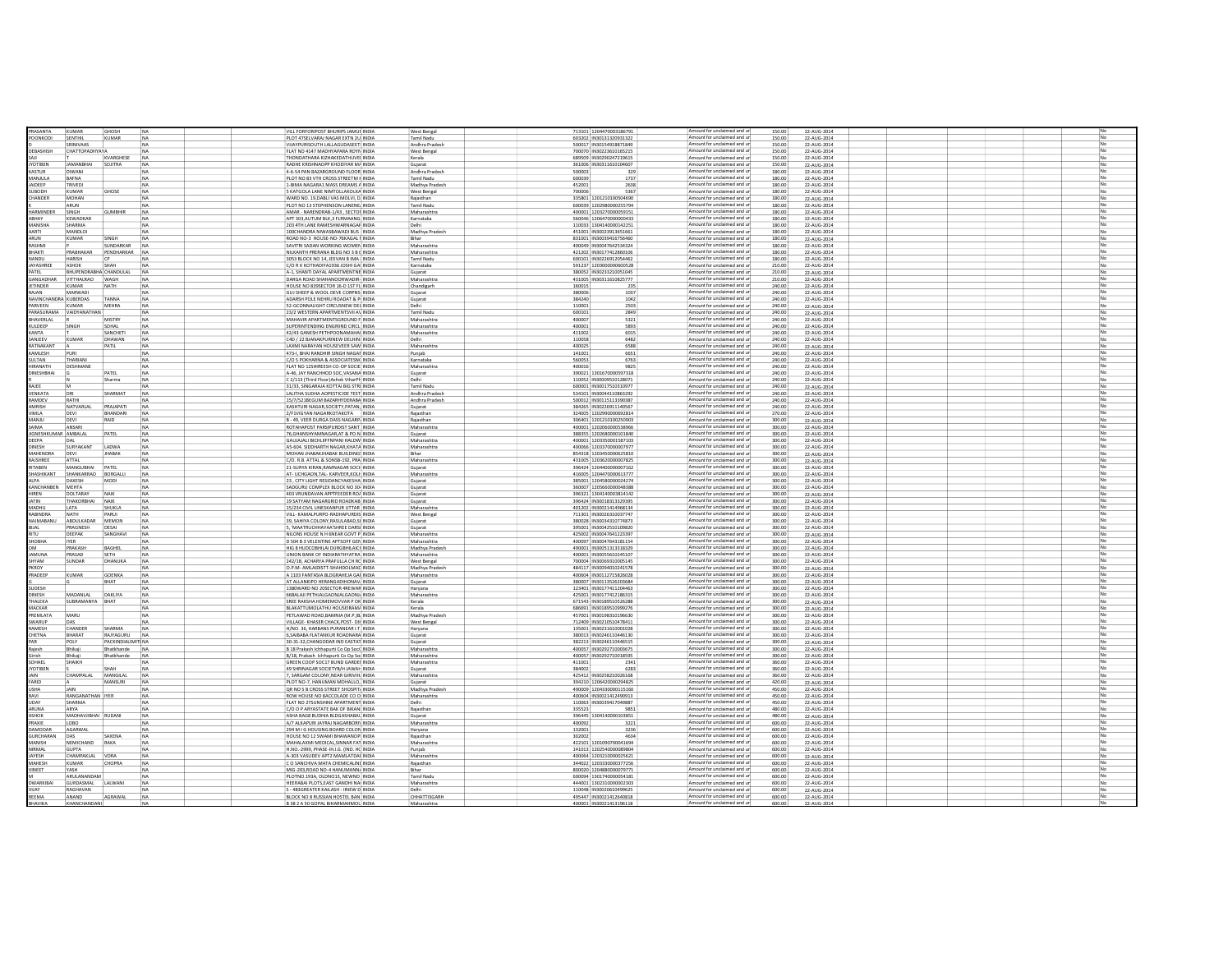|                    | RAJESHKUMAR           |                          |                | 31 KALYAN PARK OPP RAJKAMAL PI INDIA                | Gujarat                  |                  | 384002 IN3002141366824  | Amount for uncl<br>med and ur                              | 600.00               | 22-AUG-2014               |                |
|--------------------|-----------------------|--------------------------|----------------|-----------------------------------------------------|--------------------------|------------------|-------------------------|------------------------------------------------------------|----------------------|---------------------------|----------------|
| AUTAM              |                       | MANJULABEN CHAKRAPANI NA |                | NEAR INDIAN RED CROSS BHAVAN( INDIA                 | Maharashtra              |                  | 400001 IN30034320035197 | Amount for unclaimed and ur                                | 600.00               | 22-AUG-2014               |                |
| ATI II             |                       | SALOT                    | NA             | G 19 SARVODAYA NAGAR1ST PANJI INDIA                 | Maharashtra              |                  | 400004 IN30048410101768 | Amount for unclaimed and ur                                | 600.00               |                           | No             |
|                    |                       |                          | NA             |                                                     |                          |                  |                         | Amount for unclaimed and un                                |                      | 22-AUG-2014               | N <sub>o</sub> |
| CHINTAN            | MEHT/                 |                          |                | 3, GANGESH APPTBEREJ ROADVASI INDIA                 | Gujarat                  |                  | 380007 IN30065210100875 |                                                            | 600.00               | 22-AUG-2014               |                |
| <b>SHIV</b>        | KUMAR                 | <b>BACHLIWAR</b>         | NA             | SREE SHANKERSEEDS AND PESTICIL INDIA                | Andhra Pradesh           |                  | 504103 IN30066910122906 | Amount for unclaimed and ur                                | 600.00               | 22-AUG-2014               | No             |
| PRADIP             | KUMAR                 | ACHARYA                  | NA             | MANDIR ROADPURANAHATBURNP INDIA                     | West Bengal              |                  | 713325 IN3006931014214  | Amount for unclaimed and ur                                | 600.00               | 22-AUG-2014               |                |
| RAIIV              | KANTILAL              | SHAH                     | NA             | 2. SETU RAW HOUSENR, AVANTI BL INDIA                | Guiarat                  |                  | 380015 IN30098210199112 | Amount for unclaimed and ur                                | 600.00               | 22-AUG-2014               |                |
| PRIYANKA           | SAURABH               |                          | N <sub>A</sub> | A 103 CITI ARCADE PLOT NO 19SEC INDIA               | Maharashtra              |                  | 400709 IN3011271559446  | Amount for unclaimed and ur                                | 600.00               | 22-AUG-2014               | No             |
| PATEL              | SUSHILABEN            | VISHNUBHAI               | N <sub>a</sub> | 1 NAVJIVAN SOCIETYNR JIVDAYA S( INDIA               | Guiarat                  |                  | 384002 IN30127630340622 | Amount for unclaimed and ur                                | 600.00               | 22-AUG-2014               | No             |
| <b>BADRUDDIN</b>   | KHAMRATY              |                          |                | 163 B JAL VAYLI VIHARKAMANNAH, INDIA                | Karnataka                |                  | 560084 IN30154916971088 | Amount for unclaimed and ur                                | 600.00               | 22-AUG-2014               | No             |
| CHAVI              | AGARWAL               |                          | NA             | 7/20, D TILAK NAGARPARWATI BAN INDIA                | Maharashtra              |                  | 400001 IN3016961039040  | Amount for unclaimed and ur                                | 600.00               | 22-AUG-2014               |                |
|                    |                       |                          |                |                                                     |                          |                  |                         |                                                            |                      |                           |                |
| SUKL               | BAI                   | <b>AIAIN</b>             | N <sub>A</sub> | C/O RAJLAKSHMI FASHIONS NO 2- INDIA                 | Karnataka                |                  | 560053 IN3021481025590  | Amount for unclaimed and ur                                | 600.00               | 22-AUG-2014               | No             |
| BHIM               | SAIN                  |                          | <b>NA</b>      | ARIA SAMAJ STREETKOTKAPURAPU INDIA                  | Puniab                   |                  | 151204 IN30236510891911 | Amount for unclaimed and ur                                | 600.00               | 22-AUG-2014               |                |
| SANJAY             | KUMAR                 |                          | N <sub>A</sub> | SHASTRI NAGAR WESTDHOBATANE INDIA                   | Bihar                    |                  | 826001 1203350000228224 | Amount for unclaimed and ur                                | 720.00               | 22-AUG-2014               | No             |
| SANGEETA           | AGARWAL               |                          | NA             | W/O ASOKE KR AGARWALAMOHA! INDIA                    | West Bengal              |                  | 735101 1201090002672638 | Amount for unclaimed and ur                                | 750.00               | 22-AUG-2014               |                |
| MUKESH             | <b>GUPTA</b>          |                          | <b>NA</b>      | LAXMI HARINARAYAN PLOT NO 288 INDIA                 | Guiarat                  |                  | 370205 IN3002141501312: | Amount for unclaimed and ur                                | 750.00               | 22-AUG-2014               | No             |
| MEERA              | TIBREWAL              |                          | <b>NA</b>      | C/O SUNIL TIBREWALPATAL BABU I INDIA                | Bihar                    |                  | 812002 IN30058910179382 | Amount for unclaimed and ur                                | 750.00               | 22-AUG-2014               | No             |
| <b>BASANTI</b>     | PANT                  |                          | N <sub>A</sub> | C3/3HAVELOCK COLONYLUCKNOW INDIA                    | Maharashtra              |                  | 400001 IN30112715141326 | Amount for unclaimed and ur                                | 750.00               | 22-AUG-2014               |                |
|                    |                       |                          |                |                                                     |                          |                  |                         | Amount for unclaimed and ur                                |                      |                           |                |
|                    |                       | TALHARAHMAN NA           |                | 4/350 SEASHELL AVENUE ANNA SALINDIA                 | Tamil Nadu               |                  | 600041 IN30160411198799 |                                                            | 750.00               | 22-AUG-2014               |                |
| AMODAR             | NAYAK                 |                          |                | OR NO 6/22 PO HALDIA TOWNSHIP INDIA                 | West Bengal              |                  | 721607 IN30267935444924 | Amount for unclaimed and ur                                | 750.00               | 22-AUG-2014               |                |
| HASHIKANT          | VANMALIDAS            | MUCHHALA                 | NA             | B4/22MANEK NAGAR, PUNJABI LAI INDIA                 | Maharashtra              |                  | 400092 IN30136410074645 | Amount for unclaimed and ur                                | 810.00               | 22-AUG-2014               |                |
| MARENDRA           | <b>NATH</b>           |                          |                | 8/7 DEBOMITA APARTMENTGROUI INDIA                   | West Bengal              |                  | 700059 IN30177411049643 | Amount for unclaimed and ur                                | 810.00               | 22-AUG-2014               |                |
| SUJAY              | PRADEEP               | KALELE                   | NA             | 58, KRISHNARPAN COLONY, BUH DA INDIA                | Maharashtra              |                  | 444605 1201090000156365 | Amount for unclaimed and ur                                | 900.00               | 22-AUG-2014               | No             |
| RAJESH             | SHANTILA              |                          |                | BEHIND MAHAVIR SHOPING CENTR INDIA                  | Maharashtra              |                  | 425412 120133000029396  | Amount for unclaimed and ur                                | 900.00               | 22-AUG-2014               | No             |
| ARDI               | KISHOR                | PATEL                    | NA             | B/29.SAMARPAN SOCIETYVASNA T. INDIA                 | Gujarat                  |                  | 390007 1301670000241202 | Amount for unclaimed and ur                                | 900.00               | 22-AUG-2014               |                |
| ANIANA             | SINHA                 |                          | NA             | C/O- SHEO SHARAN SINHA, NEW-G INDIA                 | Bihar                    |                  | 823002 1201640300023563 | Amount for unclaimed and ur                                | 1020.00              | 22-AUG-2014               | No             |
|                    |                       |                          |                |                                                     |                          |                  |                         | Amount for unclaimed and un                                |                      |                           | No             |
| SOLANKI            | <b>HIMATSINE</b>      |                          | NA             | 22 BUDHAJINA CHHAPORATA-LUN/ INDIA                  | Gujarat                  |                  | 389230 1201090004669516 |                                                            | 1050.00              | 22-AUG-2014               |                |
| <b>CLINWAR</b>     | RAJ                   | MATHUR                   | NA             | 141. SUNDARAM COMPLEX.BHANV INDIA                   | Madhya Pradesh           |                  | 452001 N30226910648699  | Amount for unclaimed and ur                                | 1080.00              | 22-AUG-2014               | No             |
| ANTOSH             | SHARMA                |                          |                | B-44, SARVODAYA ENCLAVENEW D INDIA                  | Delhi                    |                  | 110017 IN3014361010488  | Amount for unclaimed and un                                | 1170.00              | 22-AUG-2014               | No             |
| <b>GEETA</b>       | <b>AGARWAL</b>        |                          | NA             | C/O SUNIL KUMAR AGARWAL2/56. INDIA                  | Maharashtra              |                  | 400001 1201060600060536 | Amount for unclaimed and ur                                | 1200.00              | 22-AUG-2014               | No             |
| Valjibhai          | Bacherbha             |                          | NA             | ShivnagarNavsariNavsari<br><b>INDIA</b>             | Gujarat                  |                  | 396445 1203330000065936 | Amount for unclaimed and ur                                | 1200.00              | 22-AUG-2014               | No             |
| Isha               | Dwivedi               |                          | <b>NA</b>      | C 411 Sarita VibarNew DelhiNew D INDIA              | Delhi                    |                  | 110044 IN30009510370825 | Amount for unclaimed and ur                                | 1200.00              | 22-AUG-2014               | No             |
|                    |                       | SETHURAMAN               | NA             | FLAT C 1 KRISHNA RESIDENCY NO 2 INDIA               | Tamil Nadu               |                  | 600020 IN30021415074960 | Amount for unclaimed and ur                                | 1200.00              | 22-AUG-2014               | No             |
| <b>SHAIL</b>       | SINGH                 |                          | <b>NA</b>      | 401 KALPATARU APARTMENTSPRIY INDIA                  | Madhya Pradesh           |                  | 490006 IN30045010980223 | Amount for unclaimed and ur                                | 1200.00              | 22-AUG-2014               | No             |
|                    |                       |                          |                |                                                     |                          |                  |                         |                                                            |                      |                           |                |
|                    | MONDAL                |                          | <b>NA</b>      | 62/19 HARIPADA DUTTA LANE2ND INDIA                  | West Bengal              |                  | 700033 IN30077310027752 | Amount for unclaimed and ur                                | 1200.00              | 22-AUG-2014               | No             |
| MOHAMMED           | FAROOQUE              | MANSOORI                 | <b>NA</b>      | 225, SOUTH MILONIGANJMANSOO INDIA                   | Madhya Pradesh           |                  | 482002 1202470000005067 | Amount for unclaimed and ur                                | 1350.00              | 22-AUG-2014               |                |
| <b>ASHOK</b>       | KUMAR                 | MIMANI                   | N <sub>A</sub> | FLAT NO 1 B PRATHAMESH2 LAKSI INDIA                 | Tamil Nadu               |                  | 600010 IN30108022174068 | Amount for unclaimed and ur                                | 1350.00              | 22-AUG-2014               | No             |
| ANSUYA             | KESHAVLAI             | <b>SHAH</b>              | NA             | 3-B RANJAN VILLASHANTI NAGAR N INDIA                | Maharashtra              |                  | 400092 1201090001953348 | Amount for unclaimed and ur                                | 1500.00              | 22-AUG-2014               |                |
| PREM               | LATA                  | DHARIWAL                 | NA             | CITY POLICEGANDHIYON KI GALIJO INDIA                | Raiasthan                |                  | 342001 1201210100077569 | Amount for unclaimed and ur                                | 1500.00              | 22-AUG-2014               |                |
| HAILI              | SHRIMALI              |                          | NA             | TOLIYASAR BHAIROONJI MARGBIK/ INDIA                 | Rajasthan                |                  | 334001 1201210100160752 | Amount for unclaimed and ur                                | 1500.00              | 22-AUG-2014               |                |
| VISHAL             | BHARGAVA              |                          | <b>NA</b>      | ANAND BHAWANKHERLI PHATAK.S INDIA                   | Raiasthan                |                  | 324001 1201770100112802 | Amount for unclaimed and ur                                | 1500.00              | 22-AUG-2014               | No             |
| RAKSHA             | KIRANBHAI             | PATEL                    | <b>NA</b>      | VACHLU FALIAKACHHIAWADITA DI INDIA                  |                          |                  | 396427 1203320007516520 | Amount for unclaimed and ur                                | 1500.00              |                           |                |
|                    |                       |                          |                |                                                     | Gujarat                  |                  |                         | Amount for unclaimed and ur                                |                      | 22-AUG-2014               |                |
| ROSHAN             | LAL                   | <b>GUPTA</b>             | NA             | 5/256VIRAM KHAND-5GOMTI NAG INDIA                   | Maharashtra              |                  | 400001 1203980000010093 |                                                            | 1500.00              | 22-AUG-2014               |                |
| MAKNOJIA           |                       |                          | NA             | AT AND POST METHANTAL SIDHPU INDIA                  | Gujarat                  |                  | 384292 1204470006692348 | Amount for unclaimed and ur                                | 1500.00              | 22-AUG-2014               |                |
| RAJENDRA           | YADA\                 |                          | NA             | 38/9/1 BHILAIBHILAI<br>INDIA                        | Madhya Pradesi           |                  | 490001 120472000020055  | Amount for unclaimed and ur                                | 1500.00              | 22-AUG-2014               |                |
| MUKESH             | BHIMJ                 | VEKARIA                  | NA             | 6-24 BHUJ-MUNDRA ROADKERA-2 INDIA                   | Gujarat                  |                  | 370430 1206920000004644 | Amount for unclaimed and ur                                | 1500.00              | 22-AUG-2014               |                |
| UDHIRA             | <b>MOHAN</b>          |                          |                | D NO 1-3891ST ROAD EXTENTIONE INDIA                 | Andhra Prades            |                  | 515001 IN3006691016854  | Amount for unclaimed and ur                                | 1500.00              | 22-AUG-2014               | No             |
| CHANDAN            |                       | SHEWANI                  | NA             | SHIVKANCHI MATCHINGS696 NARA INDIA                  | Maharashtra              |                  | 411030 IN30112716180894 | Amount for unclaimed and un                                | 1500.00              | 22-AUG-2014               |                |
|                    | SANKAR                | <b>ADAVILLI</b>          | N              | APARTMENT 78, DAFFODIL TOWER INDIA                  | Andhra Pradesh           |                  | 500032 IN3032451002429  | Amount for unclaimed and ur                                | 1500.00              | 22-AUG-2014               | No             |
| SAMIR              | SARDANA               |                          | NA             | 466 SECTOR 28NOIDA<br>INDIA                         |                          |                  | 400001 1202990005005878 | Amount for unclaimed and ur                                | 1560.00              | 22-AUG-2014               | No             |
| VINOD              | <b>GUPTA</b>          |                          | <b>NA</b>      | RA-99INDER PURINEW DELHINEW I INDIA                 | Maharashtra<br>Delhi     |                  | 110012 IN30262010011419 | Amount for unclaimed and ur                                | 1560.00              | 22-AUG-2014               | No             |
|                    |                       |                          |                |                                                     |                          |                  |                         | Amount for unclaimed and un                                |                      |                           | No             |
| <b>ITESH</b>       | <b>MISHRA</b>         |                          |                | A-7, MAHYCO COLONY, JALNA<br><b>INDIA</b>           | Maharashtra              |                  | 431203 120778000000268  |                                                            | 1800.00              | 22-AUG-2014               |                |
| RAHUL              | RAVINDRA              | KULKARNI                 | NA             | Z3 11/12 ERANDWANANO 1 MALI S INDIA                 | Maharashtra              |                  | 411004 IN30047640025693 | Amount for unclaimed and ur                                | 1800.00              | 22-AUG-2014               | No             |
| DARSHAN            | RAJESHKUMAR           | SHAH                     | NA             | DARSHAN', 11 SAURABH SOCB/H C INDIA                 | Gujarat                  |                  | 388001 IN3006361020206  | Amount for unclaimed and un                                | 1950.00              | 22-AUG-2014               | No             |
| PLISHPA            | <b>DFVI</b>           | DARAK                    | <b>NA</b>      | 22-1-1017 TO 1020DARLILSHIFANE, INDIA               | Andhra Pradesh           |                  | 500024 1205450000155081 | Amount for unclaimed and ur                                | 2100.00              | 22-AUG-2014               | No             |
| TARUN              | KUMAR                 | JAISWAL                  | NA             | GUPTA AUTOMOBILESP.O. BARAJA INDIA                  | Bihar                    |                  | 833221 IN3017401000811  | Amount for unclaimed and ur                                | 2100.00              | 22-AUG-2014               | No             |
| ALITA              | PADIA                 |                          | <b>NA</b>      | 4-64 YAMUNA CO-OPERATIVEHOL INDIA                   | Maharashtra              |                  | 401107 1201092600280881 | Amount for unclaimed and ur                                | 2190.00              | 22-AUG-2014               | No.            |
| ZAINUL             | <b>ARDIN</b>          | <b>ANSARI</b>            | NA             | 32/65-B-2CHHITTANAPURAVARAN/ INDIA                  | Maharashtra              |                  | 400001 120591000000097  | Amount for unclaimed and ur                                | 2700.00              | 22-AUG-2014               | No             |
| <b>SURESH</b>      | KUMAR                 | SHARMA                   | <b>NA</b>      | A 204 DHEERAJ GODAVARICHINCH( INDIA                 | Maharashtra              |                  | 400064 IN30302853242664 | Amount for unclaimed and ur                                | 2700.00              |                           | No             |
|                    |                       |                          |                |                                                     |                          |                  |                         |                                                            |                      | 22-AUG-2014               |                |
| ASHOK              | KUMAR                 | <b>LATA</b>              | <b>NA</b>      | W N 16 LATA RHAWANHANI IMAN( INDIA                  | Raiasthan                |                  | 335513 1201210100468695 | Amount for unclaimed and ur                                | 2760.00              | 22-AUG-2014               | No             |
| khan               | Mohan                 |                          | <b>NA</b>      | E-901Ambience ApartmentNH-8Gu INDIA                 | Harvana                  |                  | 122002 IN30177410116721 | Amount for unclaimed and ur                                | 2760.00              | 22-AUG-2014               | No             |
| <b>HATIM</b>       | $\Delta$ <sub>1</sub> | KHAKED                   | N <sub>A</sub> | 34. KHAROL COLONY.OPP. TANK BL INDIA                | Raiasthan                |                  | 313001 1201700000122249 | Amount for unclaimed and ur                                | 3000.00              | 22-AUG-2014               | No             |
| RAJMALA            | FINLEASE              | PVTLTD                   | N <sub>A</sub> | 210, JAIPUR TOWERM.I.ROADJAIPU INDIA                | Rajasthan                |                  | 302001 1201770100119204 | Amount for unclaimed and ur                                | 3000.00              | 22-AUG-2014               |                |
| <b>AUSTIN</b>      | LOUIS                 | MENDONCA                 | NA             | 3-3-232 MUSUEM1ST CROSS ROAD INDIA                  | Karnataka                |                  | 575004 1203320006316620 | Amount for unclaimed and ur                                | 3000.00              | 22-AUG-2014               |                |
| <b>NTOSH</b>       | SHRIMAI               | GUGALE                   | N <sub>4</sub> | 265NEVASE RDBARAMATI<br><b>INDIA</b>                | Maharashtra              |                  | 413102 1204450000203199 | Amount for unclaimed and ur                                | 3000.00              | 22-AUG-2014               |                |
| NIRMALABEN         | PRAFULCHANDR/ DALIA   |                          | NA             | B-6, SHRINATHJI PARKSOCIETYOPP- INDIA               | Gujarat                  |                  | 390009 1301670000387937 | Amount for unclaimed and ur                                | 3000.00              | 22-AUG-2014               | No             |
| <b>ATIBANDLA</b>   | SITHA                 | LAKSHMI                  | <b>N</b>       | P CHALAMAIAH ADVOCATEDOOR INDIA                     | Andhra Pradesh           |                  | 523002 IN3006101025840  | Amount for unclaimed and ur                                | 3000.00              | 22-AUG-2014               |                |
| RADHAKRISHNAN NAIR |                       |                          | NA             | ELLATHUKUDI ASHIRWADTHRIKKAI INDIA                  | Kerala                   |                  | 686692 IN3013641001997  | Amount for unclaimed and ur                                | 3000.00              | 22-AUG-2014               |                |
|                    |                       |                          |                |                                                     |                          |                  |                         |                                                            |                      |                           |                |
| HARISH             | RADHAKRISHNAN NAIR    |                          | NA             | ASHIRWADTHRIKARIYOOR POKOTI- INDIA                  | Kerala                   |                  | 686692 IN30136410157034 | Amount for unclaimed and ur                                | 3000.00              | 22-AUG-2014               |                |
| <b>SUBHASH</b>     | CHANDRA               |                          |                | 9SURYA NAGARPO IZAT NAGARBAF INDIA                  | Maharashtra              |                  | 400001 IN3017741150810  | Amount for unclaimed and ur                                | 3000.00              | 22-AUG-2014               |                |
| SHALINI            | SAXENA                |                          | <b>N</b>       | 9SURYA NAGARBAREILLYBAREILLYE INDIA                 | Maharashtra              |                  | 400001 IN3017741392368  | Amount for unclaimed and ur                                | 3000.00              | 22-AUG-2014               |                |
| <b>IUKALA</b>      | BHARAT                | KUMAR                    | N              | MATRUSRI 7-2-521INDRA NAGARN INDIA                  | Andhra Pradesh           |                  | 504106 IN3028631002648  | Amount for unclaimed and ur                                | 3000.00              | 22-AUG-2014               | No             |
| BALAM              | RAM                   |                          |                | H.NO-WZ-9C.OM VIHAR, PHASE-2.L INDIA                | Delhi                    |                  | 110059 1201910100149257 | Amount for unclaimed and ur                                | 3360.00              | 22-AUG-2014               |                |
| SHIVALI            | <b>VAIBHAV</b>        | KASHIKAR                 | NA             | BEHIND MAGANWADISARVODAYA INDIA                     | Maharashtra              |                  | 442001 IN3017741239093  | Amount for unclaimed and ur                                | 4140.00              | 22-AUG-2014               | No             |
|                    | SITA                  |                          |                | 3A ENTRENCHMENT ROADOPP GO' INDIA                   | Andhra Pradesh           |                  |                         |                                                            |                      |                           | No             |
| <b>IPENDRA</b>     |                       |                          | NA             |                                                     |                          |                  |                         | Amount for unclaimed and un                                |                      |                           |                |
|                    |                       |                          |                | 504 NAVKARNANDA PATKAR ROAD INDIA                   |                          |                  | 500026 IN3010222053000  | Amount for unclaimed and un                                | 4440.00              | 22-AUG-2014               | No             |
|                    |                       | SHUKLA                   |                |                                                     | Maharashtra              |                  | 400057 IN3011511210008  |                                                            | 4500.00              | 22-AUG-2014               |                |
| RAKASH             | GAJWANI               |                          |                | 1/1150 GUIJAR BLDGDANGORE STF INDIA                 | Gujarat                  |                  | 395001 IN3006441016580  | Amount for unclaimed and un                                | 5520.00              | 22-AUG-2014               | No             |
| <b>DIVYANSH</b>    | <b>VERMA</b>          |                          | NA             | A 0381ALVAYLI VIHARPOCKET PA BL INDIA               | Maharashtra              |                  | 400001 IN30011810661934 | Amount for unclaimed and ur                                | 5640.00              | 22-AUG-2014               | No             |
| PRAKASH            | <b>JAIN</b>           |                          | N <sub>A</sub> | 73 TIMBER TERRACEBHADAJI ROAC INDIA                 | Maharashtra              | 400019           | 101                     | Amount for unclaimed and ur                                | 6000.00              | 22-AUG-2014               | No             |
| HARVINDER          | SINGH                 |                          | NA             | C/O IINDAL BROTHERS(REGD ) 407 INDIA                | Maharashtra              | 400001           | 3094                    | Amount for unclaimed and ur                                | 6000.00              | 22-AUG-2014               | No             |
|                    | KUMAR                 | <b>GUPTA</b>             | NA             | INVESTOR'S POINT KHEMKA LANEJ INDIA                 | Bihar                    | 834001           | 4482                    | Amount for unclaimed and ur                                | 6000.00              | 22-AUG-2014               | No             |
| RINA               | AGRAWAL               |                          | NA             | 38.2ND FLOOR.DAWA BAZAR.M.Y.H INDIA                 | Madhya Pradesh           | 452001           | 7425                    | Amount for unclaimed and ur                                | 6000.00              | 22-AUG-2014               | No             |
| NANDLAL.           |                       | CHAVHAN                  | <b>NA</b>      | <b>706 SOHAN VASANT HOLISING CON INDIA</b>          | Maharashtra              | 400057           | 7644                    | Amount for unclaimed and ur                                | 6000.00              | 22-AUG-2014               | No             |
| RAMESHWAR SAHU     |                       |                          | <b>NA</b>      | 70/102 MATHURI MOHALKANPURL INDIA                   | Maharashtra              | 400001           | 9019                    | Amount for unclaimed and ur                                | 6000.00              | 22-AUG-2014               | No             |
| BADRI              | SARRAE                | FINANCE                  | <b>NA</b>      | 16-M GOLE MARKETMAHANAGARI INDIA                    | Maharashtra              | 400001           | 9126                    | Amount for unclaimed and ur                                | 6000.00              | 22-AUG-2014               | No             |
| <b>TOY</b>         | <b>MEHTA</b>          |                          | NA             | 1701 SHIV KUTIR23 MHADA LOKHA INDIA                 | Maharashtra              | 400053           | 9688                    |                                                            | 6000.00              |                           |                |
|                    |                       |                          |                |                                                     |                          |                  |                         | Amount for unclaimed and ur                                |                      | 22-AUG-2014               |                |
| BHIKAMCHAND RAJESH |                       |                          | N <sub>A</sub> | NO:40NAMBULIYAR STREETKONDI' INDIA                  | Tamil Nadu               |                  | 600079 1203070000270632 | Amount for unclaimed and ur                                | 6000.00              | 22-AUG-2014               |                |
| IAMSUDDIN FIDVI    |                       |                          | N <sub>A</sub> | THE PAPER PRINT AND PRODUCTSN INDIA                 | Maharashtra              |                  | 400015 IN30047640161206 | Amount for unclaimed and ur                                | 6000.00              | 22-AUG-2014               |                |
| KHUSHROO           | DASTUR                |                          | <b>NA</b>      | 14-21 CHATSWORTH COURT1 CHAT INDIA                  | Maharashtra              |                  | 400001 IN30068510494402 | Amount for unclaimed and ur                                | 6000.00              | 22-AUG-2014               | No             |
| NIKUNJ             | DHANVANTRAI           | MEHTA                    | NA             | A/3 JANAK KUTIRVALLABH BAUG L/ INDIA                | Maharashtra              |                  | 400077 IN30115113146788 | Amount for unclaimed and ur                                | 6000.00              | 22-AUG-2014               |                |
| ADVANI             | CHAMPA                | MOHAN                    | NA             | 5 SHALIMAR 2ND FLOORMARINE D INDIA                  | Maharashtra              |                  | 400020 IN30154914695650 | Amount for unclaimed and ur                                | 6000.00              | 22-AUG-2014               |                |
|                    | SARRAE                | FINMUTUALBENI NA         |                | M-16 GOLE MARKET MAHANAGAR INDIA                    | Maharashtra              |                  | 400001 IN30155710182333 | Amount for unclaimed and ur                                | 6000.00              | 22-AUG-2014               |                |
| FRANKLIN           | CYRIL                 | RICHARDDESOU2 NA         |                | 102, "SEA-SHELL" GREENFIELDS EST. INDIA             | Maharashtra              | 400049           |                         | Amount for unclaimed and ur                                | 6120.00              | 22-AUG-2014               |                |
| VINAY              | <b>DWIVED</b>         |                          | <b>NA</b>      | IRRIGATION COLONYSHAHDOL INDIA                      | Madhya Pradesh           |                  | 484001 1203560200014250 | Amount for unclaimed and ur                                | 6300.00              | 22-AUG-2014               |                |
|                    | <b>FINCAP</b>         | <b>IMITED</b>            |                | CLUSTER NO 12, UNIT NO 11KUMA INDIA                 | Maharashtra              |                  | 411014 IN3004764060843  | Amount for unclaimed and ur                                | 6840.00              | 22-AUG-2014               | No             |
|                    | VASANT                |                          |                | 303 PRARAMBHABHAVANI SHANKA INDIA                   |                          |                  |                         | Amount for unclaimed and ur                                | 7800.00              |                           |                |
| MANGESH            |                       | TENDULKAR                | NA             |                                                     | Maharashtra              |                  | 400028 IN30036020008687 |                                                            |                      | 22-AUG-2014               |                |
| PARESH             | NATWARLAI             | TRIVEDI                  |                | A/1, DESHNA APPARTMENTNR PASS INDIA                 | Gujarat                  |                  | 380006 IN3013211024579  | Amount for unclaimed and ur                                | 9990.00              | 22-AUG-2014               |                |
| PREMNATH           | NEGI                  |                          |                | 109x0<br>INDIA                                      | Maharashtra              | 400001           | 432                     | Amount for unclaimed and ur                                | 12000.00             | 22-AUG-2014               | No             |
| SLIDIP             | CHAKRAVORTY           |                          | <b>N</b>       | C/O M/S CHATTAL BEKARYNALIAPC INDIA                 | Maharashtra              | 400001           | 1756                    | Amount for unclaimed and un                                | 12000.00             | 22-AUG-2014               | No             |
| <b>DOLIA1</b>      | CHOTHANI              | MAI HOTRA                |                | 560x0<br>INDIA<br>PLOT NO.31 ROOM NO.73TIMBER INDIA | Maharashtra<br>Maharasht | 400001<br>400019 | 2076                    | Amount for unclaimed and ur<br>Amount for unclaimed and ur | 12000.00<br>12000.00 | 22-AUG-2014<br>22-AUG-201 |                |